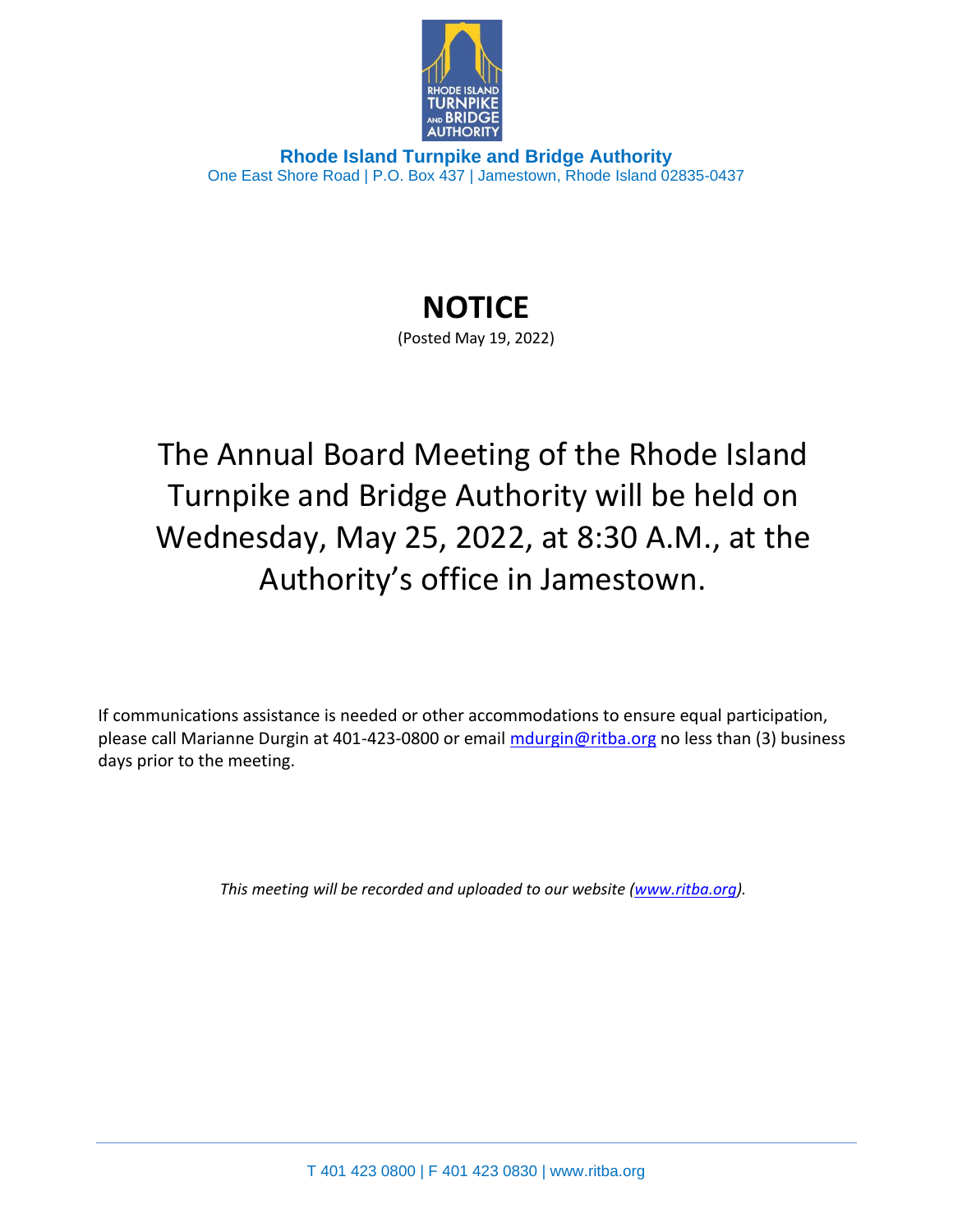

## **Rhode Island Turnpike and Bridge Authority** One East Shore Road | P.O. Box 437 | Jamestown, Rhode Island 02835-0437

## Board Meeting Agenda May 25, 2022 Annual Meeting 8:30 AM

1. Call to Order: Darrell Waldron, Vice Chair 2. Public Comment: 3. Approval: Minutes of the March 16, 2022 Meeting 4. Discussion, Vote, Resignation of Board Chair or Other Action: Appointment of New Board Member Annual Election of Officers 5. Discussion, Vote, Virtual Net Metering Contract or Other Action: 6. Discussion, Vote, 401K Discretionary Contribution or Other Action: 7. Discussion, Vote, Contract 22-02 – To Design, Install and Maintain a New All-Electronic or Other Action: Tolling System for the Claiborne Pell Bridge 8. Discussion, Vote, Contract 15-12 – Claiborne Pell Bridge Toll Collection System Upgrade or Other Action: Extension 9. Discussion, Vote, Mount Hope Bridge Cables and Anchorages Dehumidification or Other Action: Consultant Selection 10. Discussion, Vote, Newport Pell Bridge Pier 5W Rocker Bearings Construction Contract and Construction Inspection Services Task Order 11. Discussion, Vote, Sakonnet River Bridge Miscellaneous Structures Inspection or Other Action: